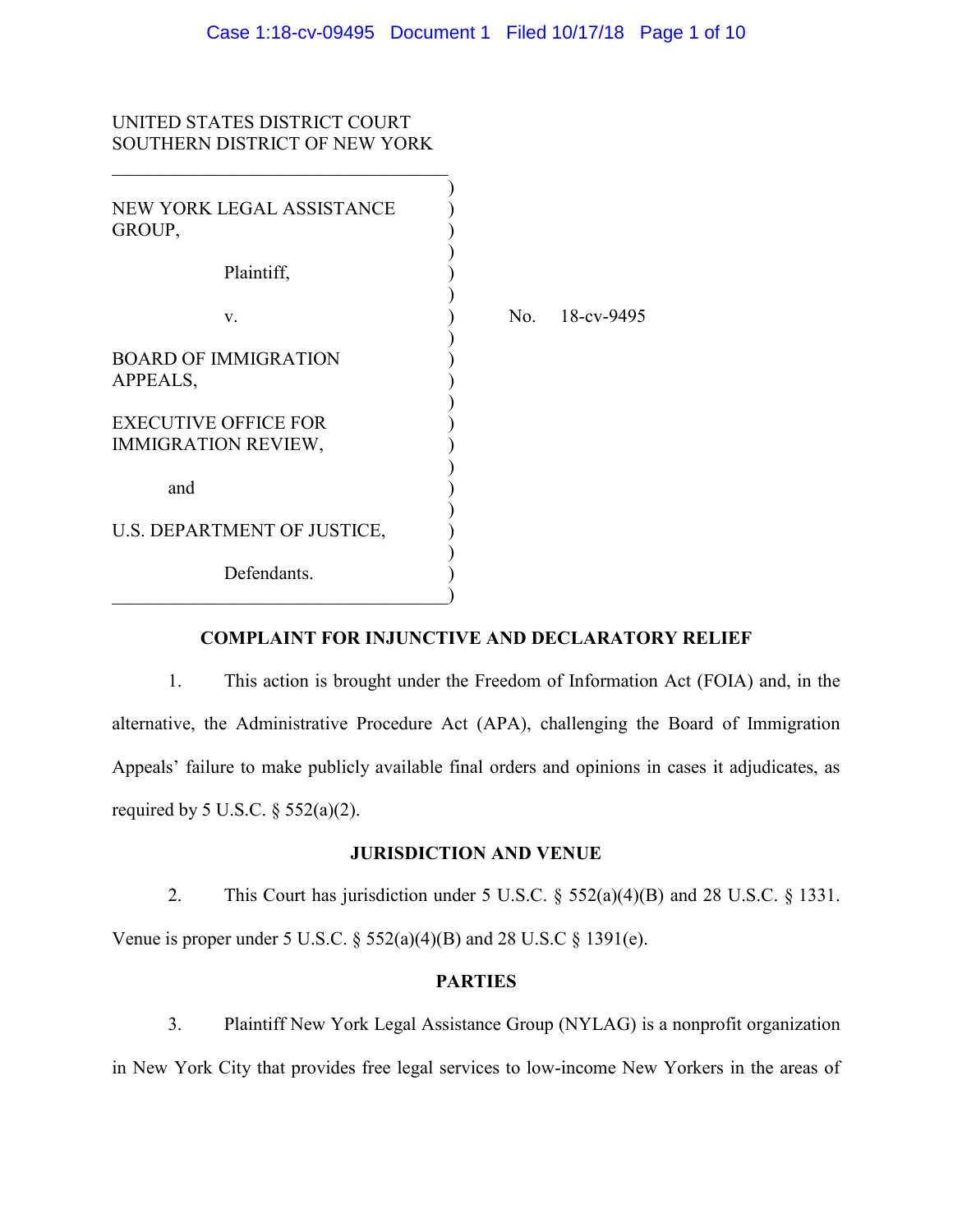## Case 1:18-cv-09495 Document 1 Filed 10/17/18 Page 2 of 10

immigration, government benefits, family law, disability rights, housing law, special education, and consumer debt, among others.

4. NYLAG is one of the largest immigrant services providers in New York City. NYLAG's Immigrant Protection Unit provides low-income immigrants with comprehensive legal services, including direct representation in removal proceedings and assistance with adjustment of status, family-based immigrant petitions, and humanitarian parole. NYLAG's Immigrant Protection Unit also provides immigrant community education, including know your rights presentations, substantive immigration trainings, and fraud awareness and prevention.

5. Defendant U.S. Department of Justice (DOJ) is an agency of the United States government.

6. Defendant Executive Office for Immigration Review (EOIR) is an agency of the United States government and a component of DOJ. *See* 8 C.F.R. § 1003.0(a).

7. Defendant Board of Immigration Appeals (BIA) is an agency of the United States government and a component of EOIR and DOJ. *See* 8 C.F.R. § 1003.1(a)(1).

8. Defendants have possession of and control over the records NYLAG seeks to have made publicly available under 5 U.S.C. § 552(a)(2).

### **STATEMENT OF FACTS**

## **Statutory Background**

9. FOIA requires agencies to make certain categories of records publicly available. Section  $552(a)(2)(A)$  of FOIA provides that "[e]ach agency ... shall make available for public inspection in an electronic format … final opinions, including concurring and dissenting opinions as well as orders, made in the adjudication of cases."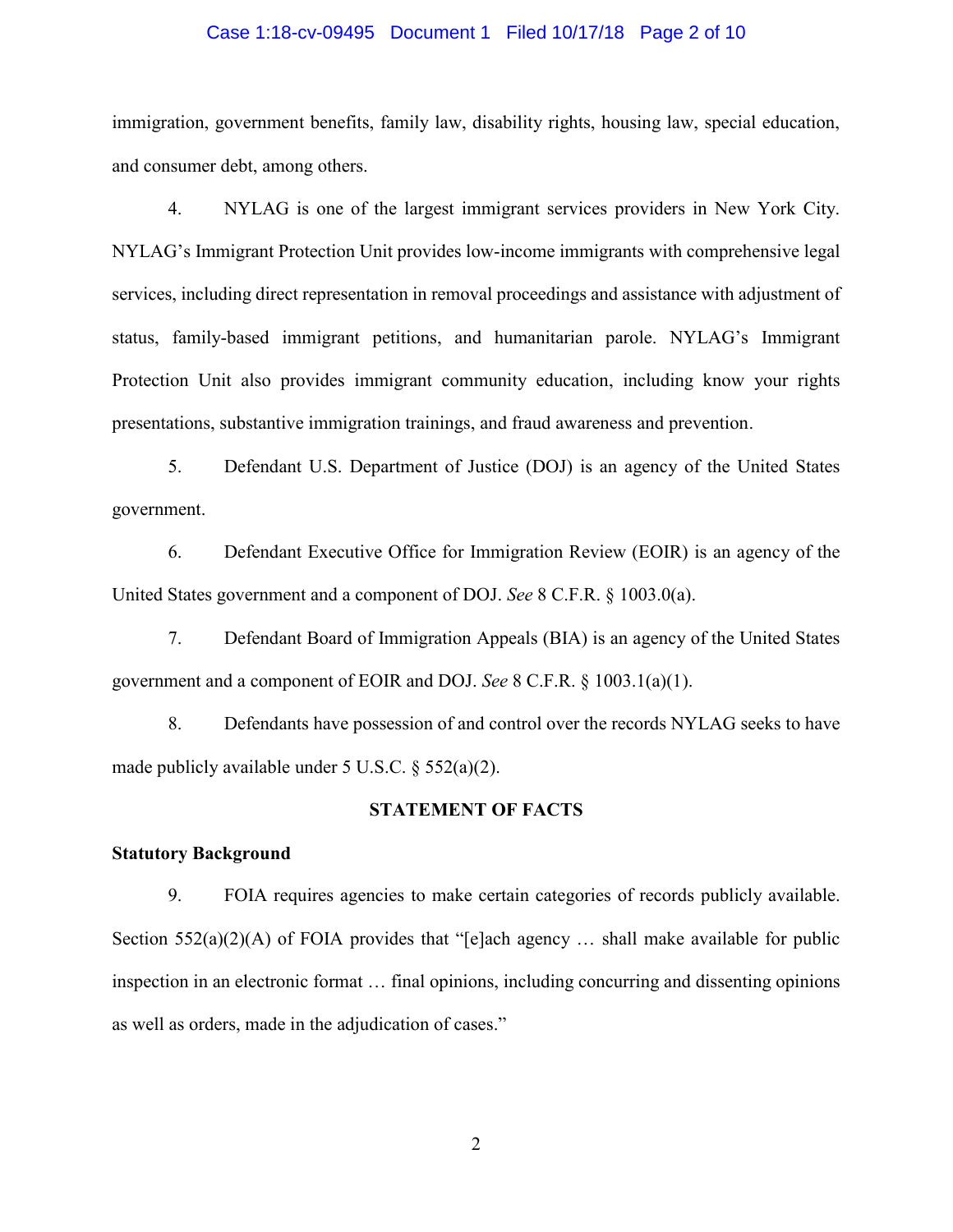## Case 1:18-cv-09495 Document 1 Filed 10/17/18 Page 3 of 10

10. According to DOJ, the "'public inspection' requirement is satisfied by providing the public with access to the designated documents automatically and without waiting for a FOIA request." DOJ, DOJ Guide to the Freedom of Information Act 12, https://www.justice.gov/sites/ default/files/oip/legacy/2014/07/23/proactive-disclosures-2009.pdf (last visited Oct. 5, 2018).

11. The APA, of which FOIA is a part, defines "adjudication" for purposes of the subchapter containing FOIA as an "agency process for the formulation of an order," and an "order" as "the whole or a part of a final disposition, whether affirmative, negative, injunctive, or declaratory in form of an agency in a matter other than rule making." 5 U.S.C.  $\S$  551(6)–(7). A document that "explains the reasons for the final disposition" of an adjudication is an "opinion." *NLRB v. Sears, Roebuck & Co.*, 421 U.S. 132, 159 (1975).

## **The BIA's Adjudications**

12. The BIA has jurisdiction to hear appeals from matters adjudicated by immigration judges and by district directors of the Department of Homeland Security in proceedings where one party is a noncitizen, a citizen, or a business entity, and the other party is the United States government. *See* 8 C.F.R. § 1003.1(b).

13. The BIA's decisions are binding on the parties in the dispute, unless overturned by the Attorney General or a federal court. 8 C.F.R. § 1003.1(d)(7); 8 U.S.C. § 1252(a)(1).

14. All final decisions in BIA adjudications are embodied in written opinions and/or orders.

15. The BIA designates only some of its final decisions as binding precedent. A majority vote of the permanent BIA members is required to designate a BIA decision as binding precedent. 8 C.F.R.  $\S$  1003.1(g). Over the past decade, the BIA has voted to designate approximately thirty decisions each year as precedential. *See* DOJ, Administrative Decisions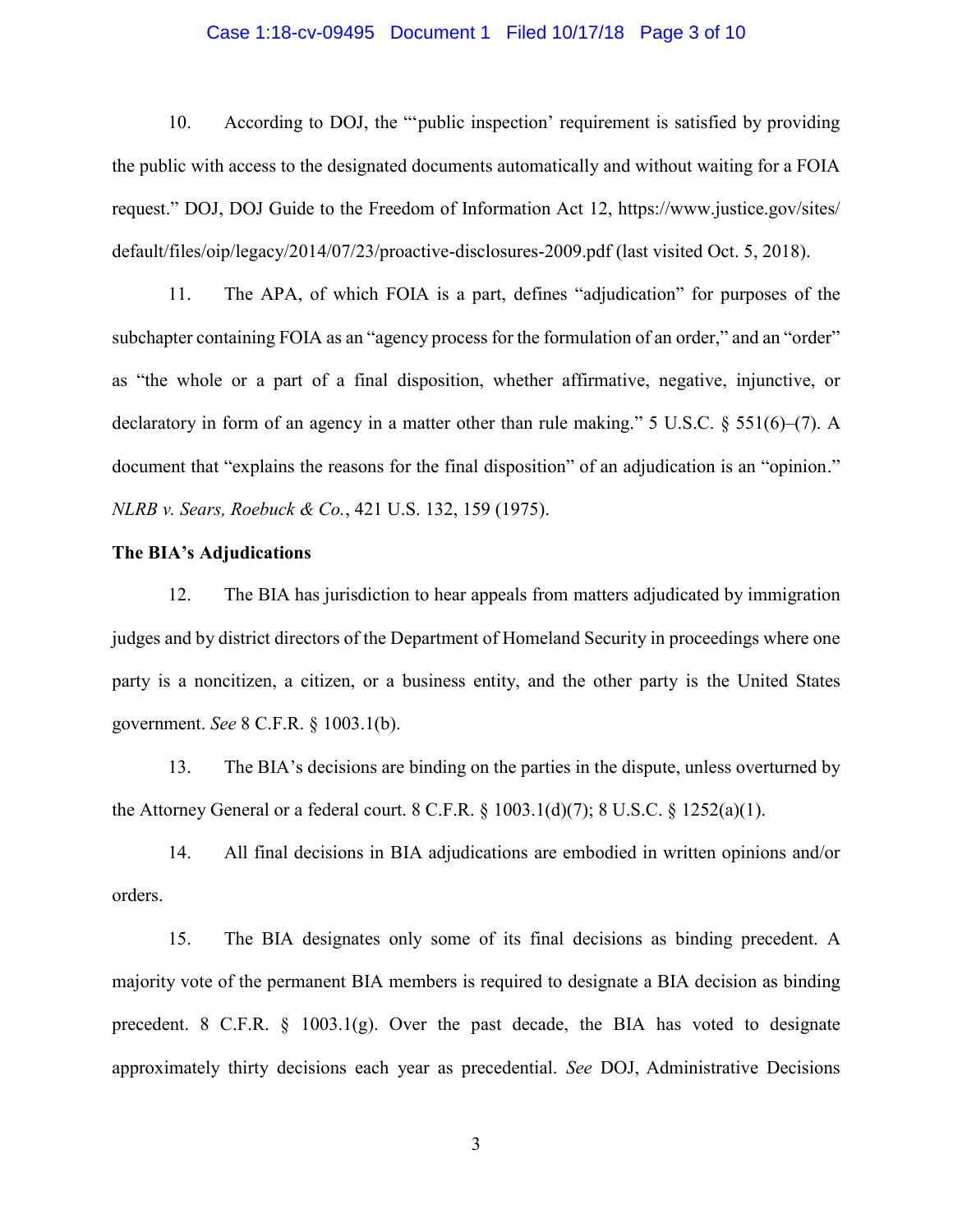## Case 1:18-cv-09495 Document 1 Filed 10/17/18 Page 4 of 10

Under Immigration & Nationality Laws, Vol. 24–27 at 2008–2017, https://www.justice.gov/ eoir/ag-bia-decisions. All of the BIA's precedential decisions are published and made publicly available. *See id*.

16. The vast majority of the BIA's decisions are unpublished. Each year, the BIA issues over 30,000 unpublished decisions. EOIR, Fiscal Year 2016 Statistics Yearbook Q2 (Mar. 2017), https://www.justice.gov/eoir/page/file/fysb16/download (listing total number of completed BIA cases for fiscal years 2012, 2013, 2014, 2015, and 2016).

17. Currently, the BIA has six unpublished decisions publicly available in an electronic format in its online electronic reading room: *Matter of Garcia-Merino* (BIA 2015), https://www.justice.gov/eoir/file/BIA6450/download; *Matter of Vitaglione* (BIA 2011), https:// www.justice.gov/sites/default/files/eoir/legacy/2012/06/12/BIA\_decision\_5-6-12.pdf; *Matter of L–A–B–R–* (BIA 2017), https://www.justice.gov/eoir/page/file/1050451/download; *Matter of* [Name Redacted] (BIA 2017), https://www.justice.gov/eoir/page/file/1051201/download; *Matter of* [Name Redacted] (BIA 2018), https://www.justice.gov/eoir/page/file/1051196/download; *Matter of A–B–* (BIA 2016), https://www.justice.gov/eoir/page/file/1052526/download. The first two decisions are identified as "Proactive Disclosures," *see* EOIR, Proactive Disclosures, <https://www.justice.gov/eoir/proactive-disclosures> (last visited Oct. 5, 2018), while the latter four decisions are identified as "Frequently Requested Agency Records," EOIR, Frequently Requested Agency Records,<https://www.justice.gov/eoir/frequently-requested-agency-records> (last visited Oct. 5, 2018).

18. Thousands of unpublished BIA decisions are not made publicly available in an electronic format by the BIA.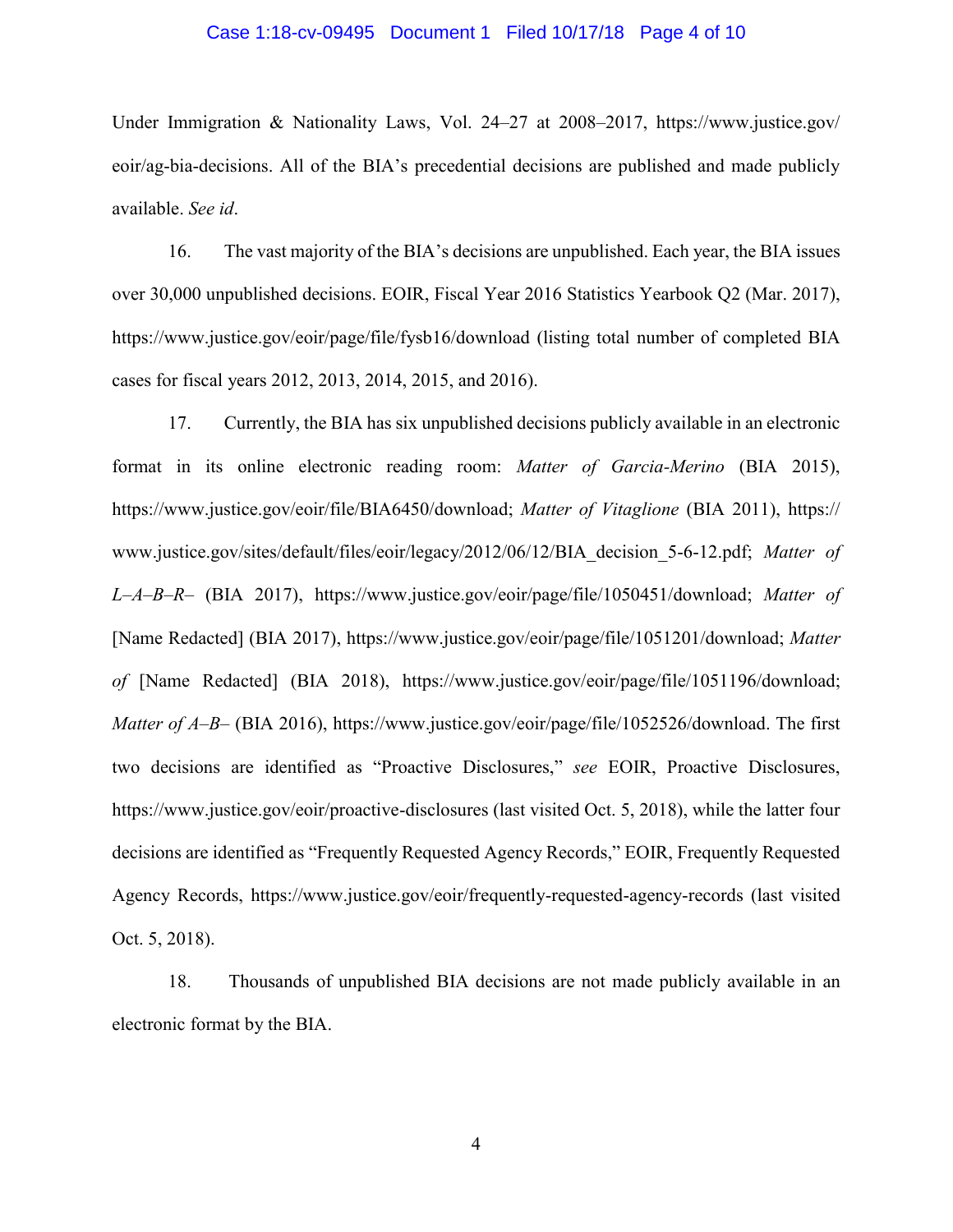#### Case 1:18-cv-09495 Document 1 Filed 10/17/18 Page 5 of 10

19. On information and belief, the BIA makes a small percentage of its unpublished decisions available in hard copy in a physical reading room located in Falls Church, Virginia, called the EOIR Law Library and Immigration Research Center. *See* EOIR, Library information and FAQs, https://www.justice.gov/eoir/library-faqs (last visited Oct. 5, 2018).

20. Some commercial databases—Westlaw and LexisNexis—as well as at least one immigration law firm—Immigrant & Refugee Appellate Center—travel to the EOIR law library to copy unpublished decisions available there and provide access to those decisions for a fee. *See, e.g.*, Immigrant & Refugee Appellate Center, Index of Unpublished Decisions of the Board of Immigration Appeals (2018 edition), http://www.irac.net/unpublished/index/ (last visited Oct. 5, 2018).

21. On information and belief, the BIA and immigration judges have access to all unpublished BIA decisions, regardless of their availability to the public.

22. On information and belief, attorneys representing the government before the BIA and immigration judges have access to all unpublished BIA decisions, regardless of their availability to the public.

23. A party to an EOIR proceeding is permitted to cite an unpublished BIA decision so long as the party provides either a copy of the decision or the alien registration number and decision date of the decision relied upon. EOIR, *BIA Appeals Practice Manual* § 1.4(d)(ii) (2018), https://www.justice.gov/sites/default/files/pages/attachments/2018/03/23/practicemanualfy2018. pdf.

24. Both the BIA and immigration judges cite unpublished decisions, regardless of their public availability. *See, e.g.*, *Matter of A–*, 9 I. & N. Dec. 302, 310 (BIA 1961) (holding that unpublished decisions may reflect "established administrative practice" and "cannot be ignored").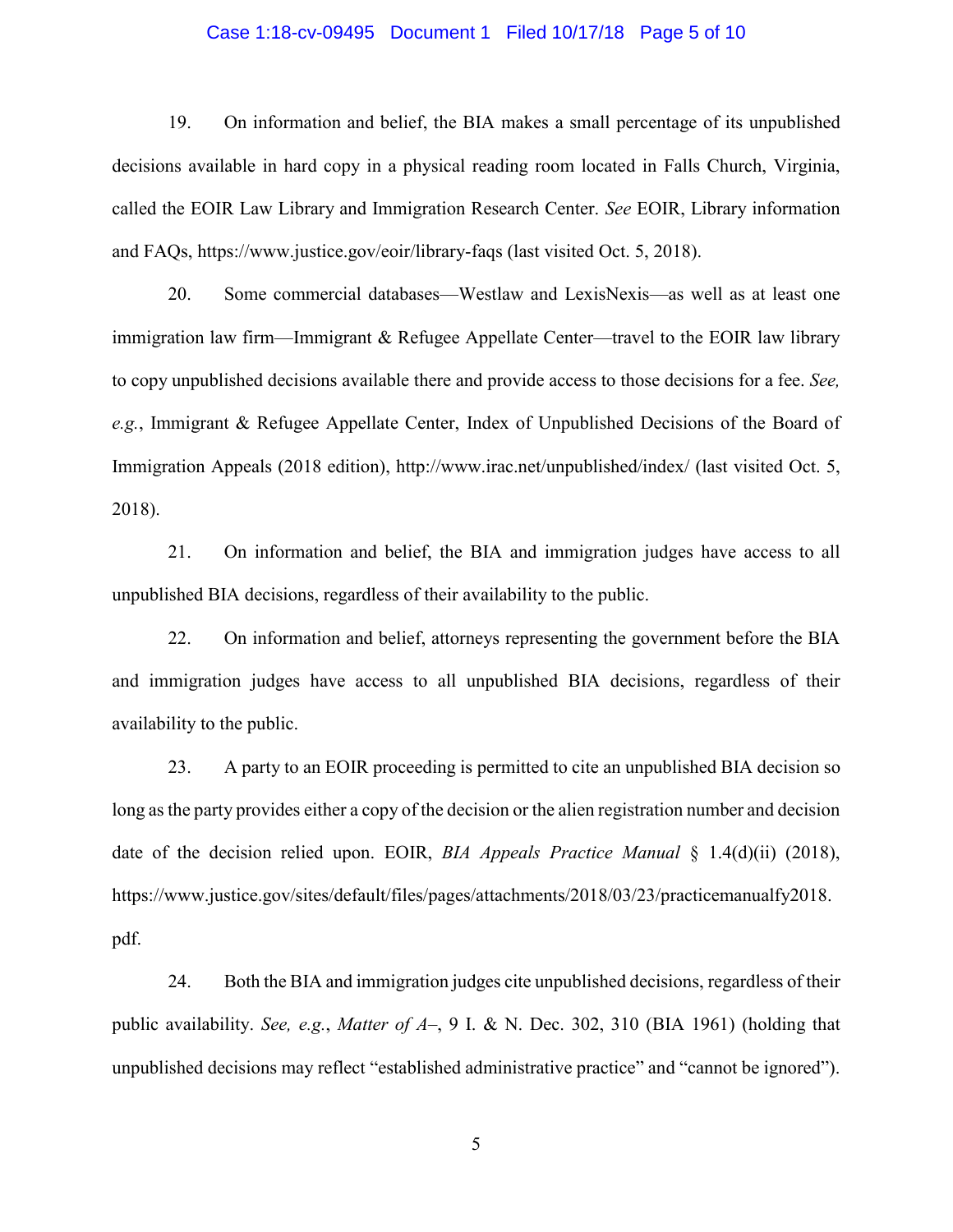## **NYLAG's FOIA Request**

25. On June 8, 2018, NYLAG submitted a FOIA request to the BIA under 5 U.S.C. § 552(a)(2), requesting that the BIA make publicly available in its online electronic reading room "All nonpublished decisions of the BIA (including concurring and dissenting opinions) from November 1, 1996, through the present." NYLAG further requested that the BIA "make all future nonpublished decisions (including concurring and dissenting opinions) publicly available in its online electronic reading room."

26. By letter dated June 8, 2018, EOIR acknowledged receipt of NYLAG's request. EOIR stated that NYLAG's request involved "unusual circumstances" under 5 U.S.C. § 552(a)(6)(B) because the request "either requires the collection of records from field offices, or involves a search for numerous records that will necessitate a thorough and wide-ranging search at headquarters," and, on that basis, EOIR invoked a ten working-day extension of its time to respond under  $\S$  552(a)(6)(B).

27. By email dated July 13, 2018, EOIR stated NYLAG's request was "overbroad" and did not allow EOIR "to perform a 'reasonable search' under the FOIA." EOIR further stated it had already redacted for release unpublished BIA decisions from October 2015 to December 2016 and was in the process of redacting 2017 unpublished BIA decisions. EOIR explained that, if NYLAG would agree to narrow the scope of its request, EOIR would "expeditiously" provide to NYLAG "all the decisions [EOIR] ha[s] already redacted for 2015-2017," and further that EOIR would provide "additional decisions as they are redacted … upon future request."

28. On July 17, 2018, NYLAG responded that it would not agree to narrow its FOIA request. NYLAG again explained that its request was for the electronic public posting of unpublished BIA decisions under 5 U.S.C. § 552(a)(2), not for the production of unpublished BIA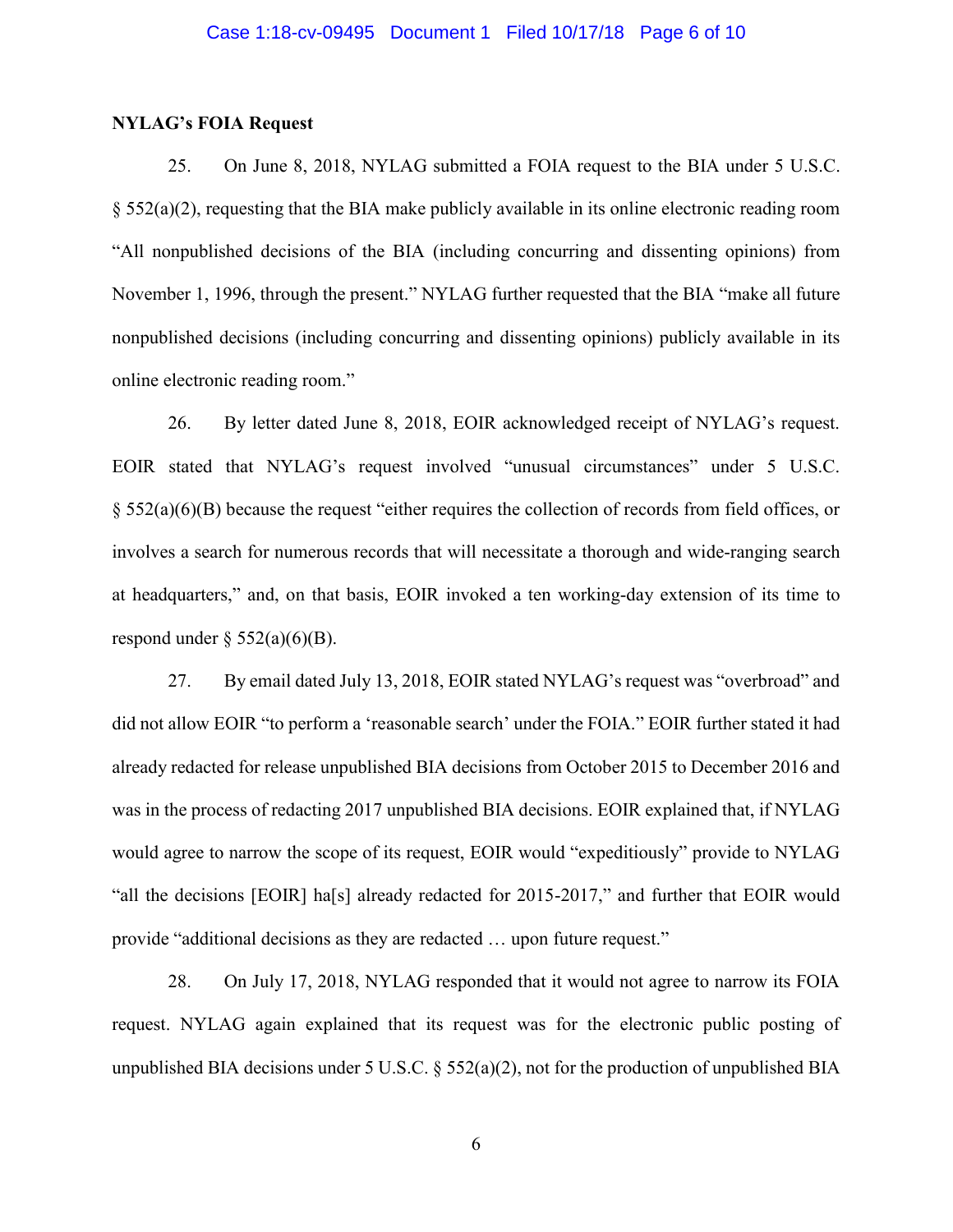## Case 1:18-cv-09495 Document 1 Filed 10/17/18 Page 7 of 10

decisions to NYLAG under 5 U.S.C. § 552(a)(3). NYLAG noted it was willing to work with EOIR to establish a reasonable timeline for the electronic posting of the unpublished BIA decisions, but that the process of developing a timeline should not delay the agency's determination as to whether to grant or deny NYLAG's request.

29. By letter dated August 8, 2018, EOIR denied NYLAG's FOIA request. EOIR stated that because "there are no published rules defining decisions by the BIA as 'final opinions' or 'orders,'" § 552(a)(2) does not apply to the BIA's decisions. EOIR further stated that "the remedy for members of the public wishing to access records not published pursuant to 5 U.S.C.  $\S 552(a)(2)$ is to request the records under 5 U.S.C.  $\S$  552(a)(3)." EOIR also again asserted that NYLAG's request was overbroad. The letter concluded by informing NYLAG of its right to appeal.

30. On September 11, 2018, NYLAG submitted an administrative appeal of EOIR's denial of its FOIA request. Specifically, NYLAG explained that the BIA's decisions were subject to § 552(a)(2), that FOIA requesters may submit requests under § 552(a)(2) seeking electronic public posting of records, and that NYLAG's request was not overbroad.

31. More than twenty working days have passed since NYLAG submitted its administrative appeal. NYLAG has not received a determination of its appeal under 5 U.S.C.  $\S$  552(a)(6)(A)(ii), and defendants have not made the responsive records publicly available in an online electronic reading room.

32. Defendants' failure to make all unpublished decisions of the BIA publicly available in an online electronic reading room deprives NYLAG of access to information to which it has a statutory entitlement.

33. Defendants' failure to make all unpublished decisions of the BIA publicly available in an online electronic reading room also impairs and will continue to impair NYLAG's ability to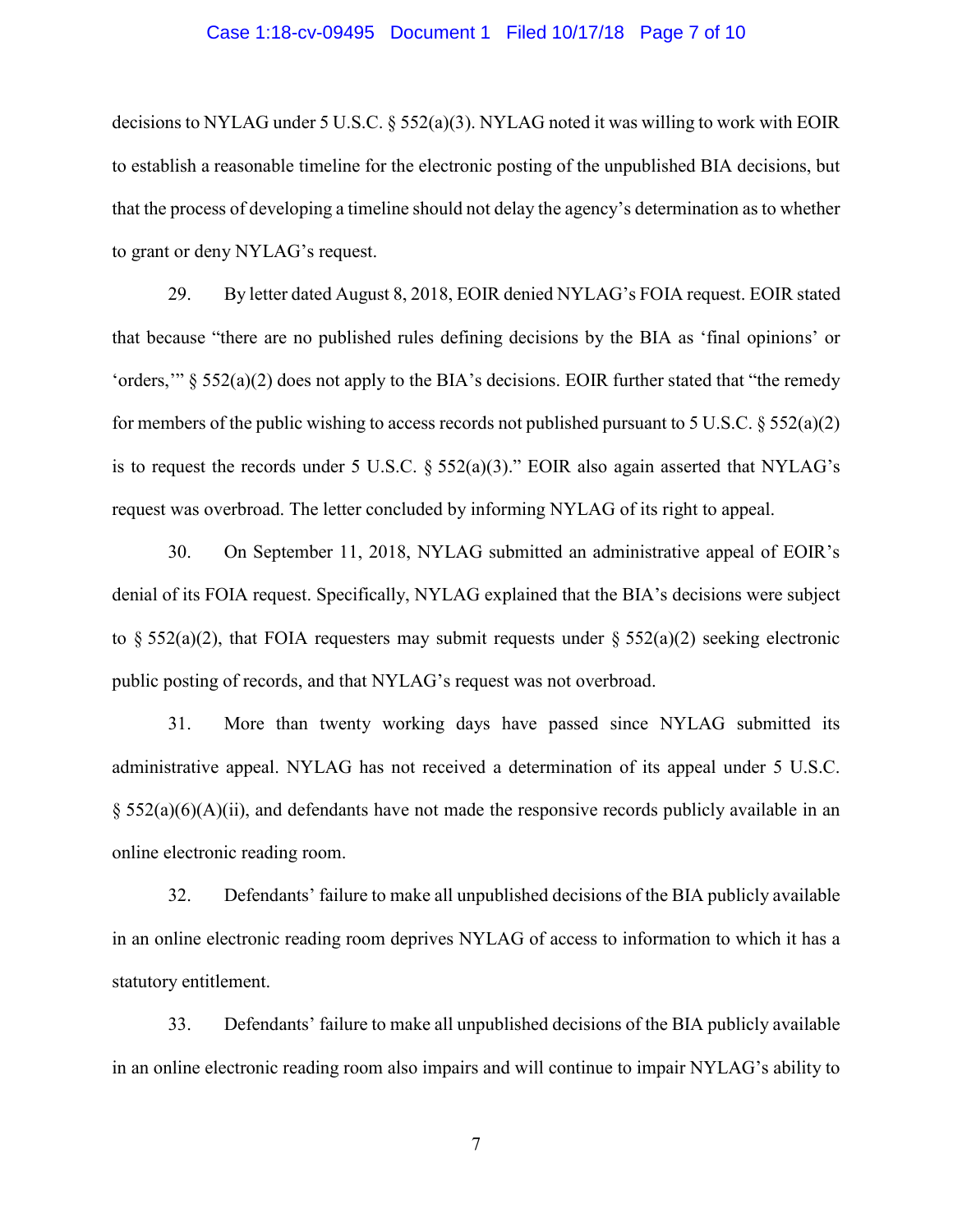## Case 1:18-cv-09495 Document 1 Filed 10/17/18 Page 8 of 10

represent clients in immigration proceedings, as NYLAG will not have access to all unpublished decisions that should be available to support the claims of NYLAG's clients. The fact that the BIA, immigration judges, and government attorneys have access to those same unpublished BIA decisions, while NYLAG does not, provides an information advantage to the government that further harms NYLAG's ability to represent clients in immigration proceedings.

## **FIRST CAUSE OF ACTION (FOIA – Failure to Make Records Publicly Available)**

34. NYLAG has exhausted its administrative remedies pursuant to 5 U.S.C.  $§ 552(a)(6)(C)(i).$ 

35. The BIA's unpublished decisions provide written explanations for final dispositions of cases on appeal, and the decisions are accompanied by orders that determine rights and obligations of the parties and that are binding on remand for immigration judges or other inferior officers.

36. Accordingly, the BIA's unpublished decisions are "final opinions" and/or "orders" within the meaning of 5 U.S.C.  $\frac{552(a)(2)(A)}{A}$ .

37. Defendants have a statutory obligation under 5 U.S.C. § 552(a)(2) to make the requested records available for public inspection in an electronic format, and there is no legal basis for defendants' failure to do so.

## **SECOND CAUSE OF ACTION (APA)**

38. The APA provides persons aggrieved by final agency action, including an agency's failure to act, with a right to judicial review of such action. 5 U.S.C. §§ 702, 704. The APA authorizes this Court to "compel agency action unlawfully withheld or unreasonably delayed," 5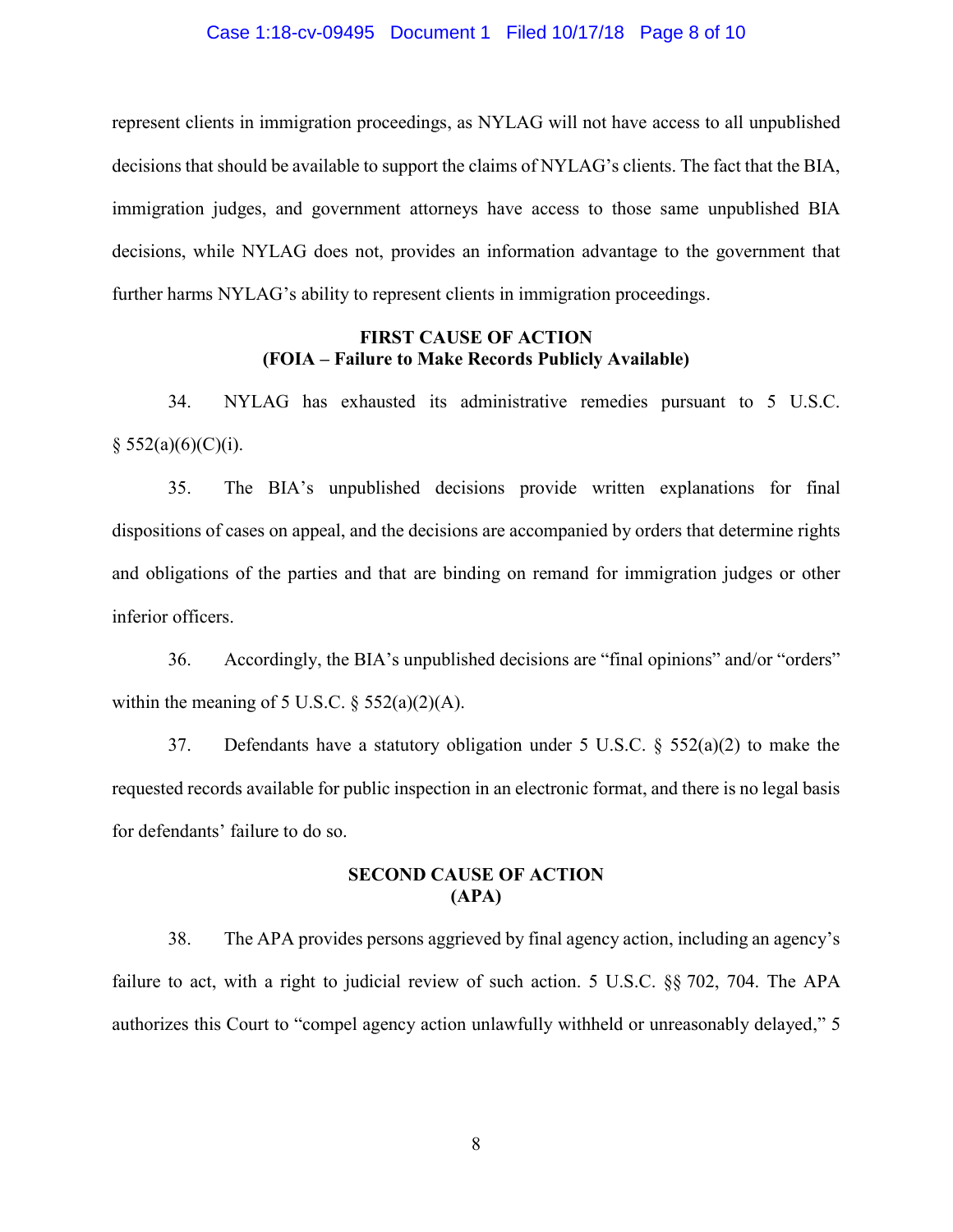## Case 1:18-cv-09495 Document 1 Filed 10/17/18 Page 9 of 10

U.S.C. § 706(1), and to set aside agency action that is "arbitrary, capricious, an abuse of discretion, or otherwise not in accordance with law." 5 U.S.C. § 706(2)(A).

39. The BIA's unpublished decisions are "final opinions" and/or "orders" within the meaning of 5 U.S.C.  $\S 552(a)(2)(A)$ , and defendants have a nondiscretionary statutory obligation under 5 U.S.C.  $\S 552(a)(2)$  to make unpublished decisions available for public inspection in an electronic format.

40. Defendants' decades-long practice of failing to act to make the BIA's unpublished decisions available for public inspection in an electronic format as required by law constitutes final agency action.

41. NYLAG is a person aggrieved by defendants' failure to make BIA decisions available to the public in electronic format.

42. Defendants have unlawfully withheld and unreasonably delayed action to make all unpublished BIA decisions available for public inspection in an electronic format.

43. Defendants' failure to make all unpublished BIA decisions available for public inspection in an electronic format is arbitrary, capricious, an abuse of discretion, or otherwise not in accordance with law.

### **PRAYER FOR RELIEF**

WHEREFORE, NYLAG respectfully requests that this Court:

- (A) Declare that defendants' failure to make publicly available in an electronic format all unpublished decisions of the BIA is unlawful;
- (B) Order defendants to make all unpublished decisions of the BIA from November 1, 1996, through the present publicly available in an electronic format through posting these decisions in an online electronic reading room;